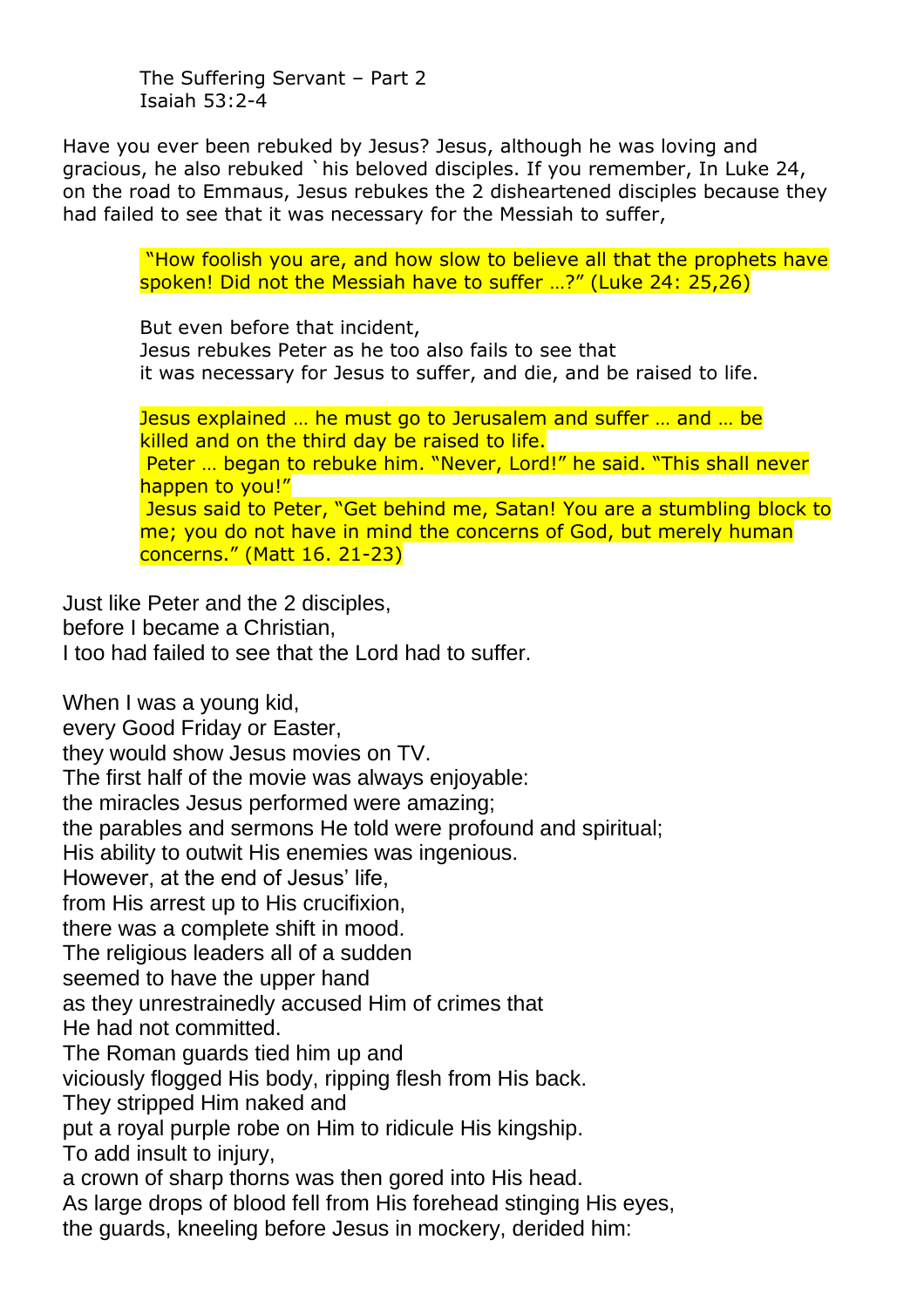"Hail! King of the Jews!" After the insults, they spat on Him and beat His head with a staff until he was unrecognizable. They then led Him to be crucified. In a public place for all to witness, He was nailed to a cross. As I saw Jesus' excoriated body hanging on the cross, my eyes welled up with tears. He was weak, passive – like a helpless lamb led to the slaughter. I repeatedly cried out at the woeful image on the TV screen, "Jesus save Yourself! Don't let those evil men do that to You!" But He didn't resist. Why wouldn't He exercise His power and authority as He did in the past? The once-mighty Jesus – who demonstrated power over demons, disease, and disaster – was now a frail, weak, helpless, pitiful body on a cross. As much as I shouted at the TV screen, my outcry could not change the tragic end to Jesus' life. In my young mind, Jesus' death on the cross was the furthest thing from Good News. Something was wrong with the picture of the crucifixion! In my mind, it didn't make any sense that an innocent, righteous man would suffer and die. I could only cry out "Why?" Why God? You see, it didn't make sense to me – before I became a Christian – that it was necessary for Jesus to suffer.

Why?

because I had read the Bible as a book of do's and don'ts, As a book of role models – good guys vs. bad guys, And honestly, reading the Bible was a means for me to stroke my ego –

What I had failed to realize is that the purpose of the Bible was to reveal that I was a sinner in need of repentance –

in need of a propitiation for my sin, for God will bring everything I have done and every word I have spoken into judgment.

So the zillion dollar question:

How can I be right in front of a holy God who will judge me? never crossed my mind because I arrogantly thought I was good.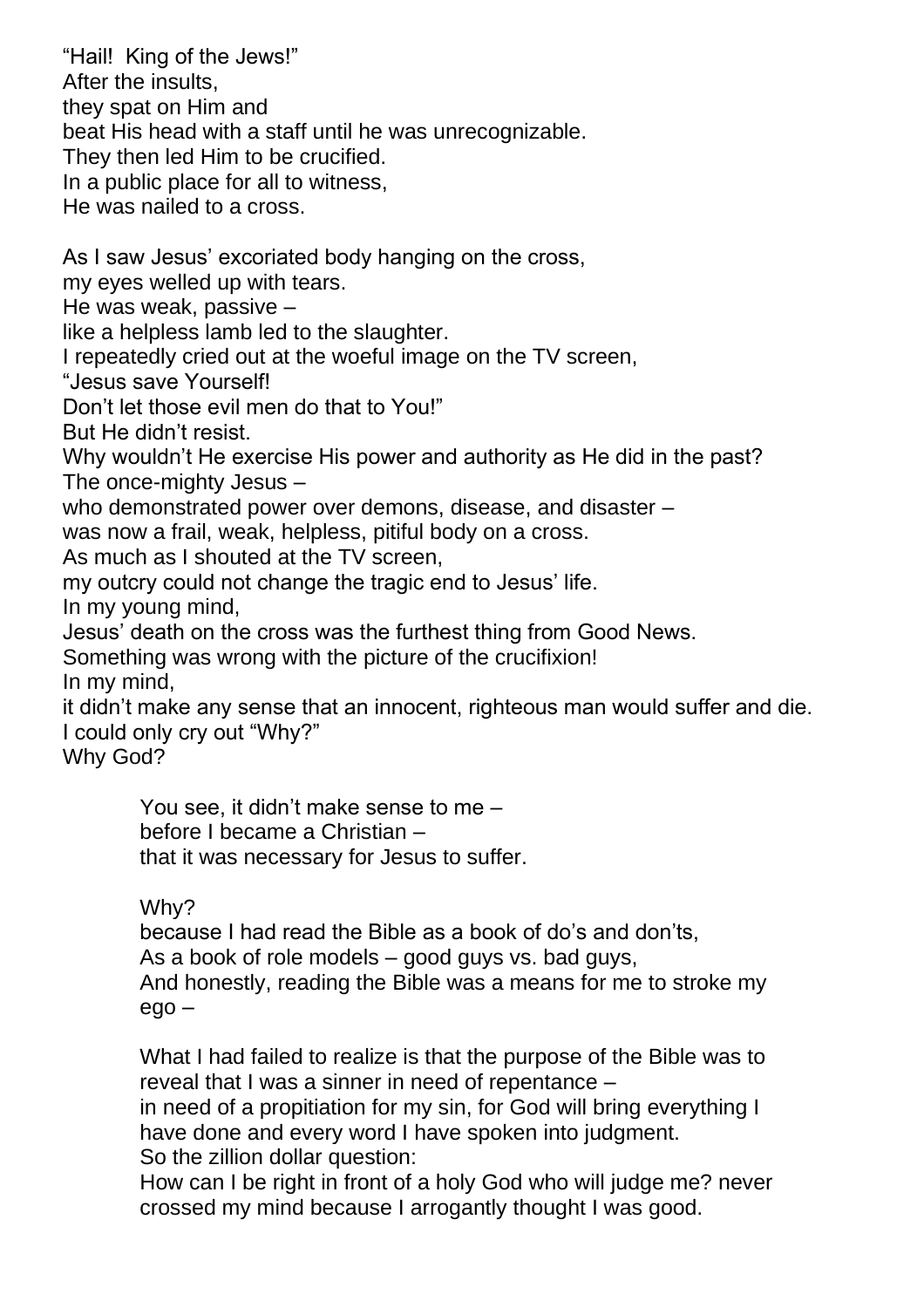Hence, I didn't need a protagonist that suffered for my sin. All I wanted was an attractive, cool protagonist in my Bible - a charismatic hero – a winner, not a loser.

I wanted a Jesus like superman – strong, powerful, formidable; but here on my TV screen was a Jesus suffering on the cross – weak, powerless, exposed – dying!

It didn't make any sense to me.

Hence, **Isaiah 53:1** at that time -- applied to me:

Who has believed our message? And to whom has the arm of the Lord been revealed? **Isaiah 53:1**

Just as Peter and the 2 disciples before Christ's resurrection and just as the Jews during Jesus' time and even to this day, I couldn't understand the message of Jesus' suffering and dying and so I failed to believe the message of the Gospel.

In my mind,

not only should a hero be powerful,

he should also be attractive.

But what do we have with Jesus –

Do you know what he looked like?

Was he handsome as the artist Warner Sallman's depiction of Jesus?

We've all seen this iconic portrait of Jesus.

Jesus with his fair skin and

beautiful blue eyes looking up - solemn.

His long flowing brown hair with highlights.

His clean-cut beard.

Is that what Jesus looked like?

It's curious that the 4 Gospel accounts do not tell us what Jesus looked like. The only hint we get from the entire Bible is **Isaiah 53:2.**

He has no stately form or majesty. That we should look upon Him, nor appearance that we should be attracted to Him. **Isaiah 53:2**

According to vs. 2,

there was nothing gloriously handsome,

nothing beautiful about him that would incite even an iota of desire for him.

But rather than desired,

he was despised.

He was rejected by men.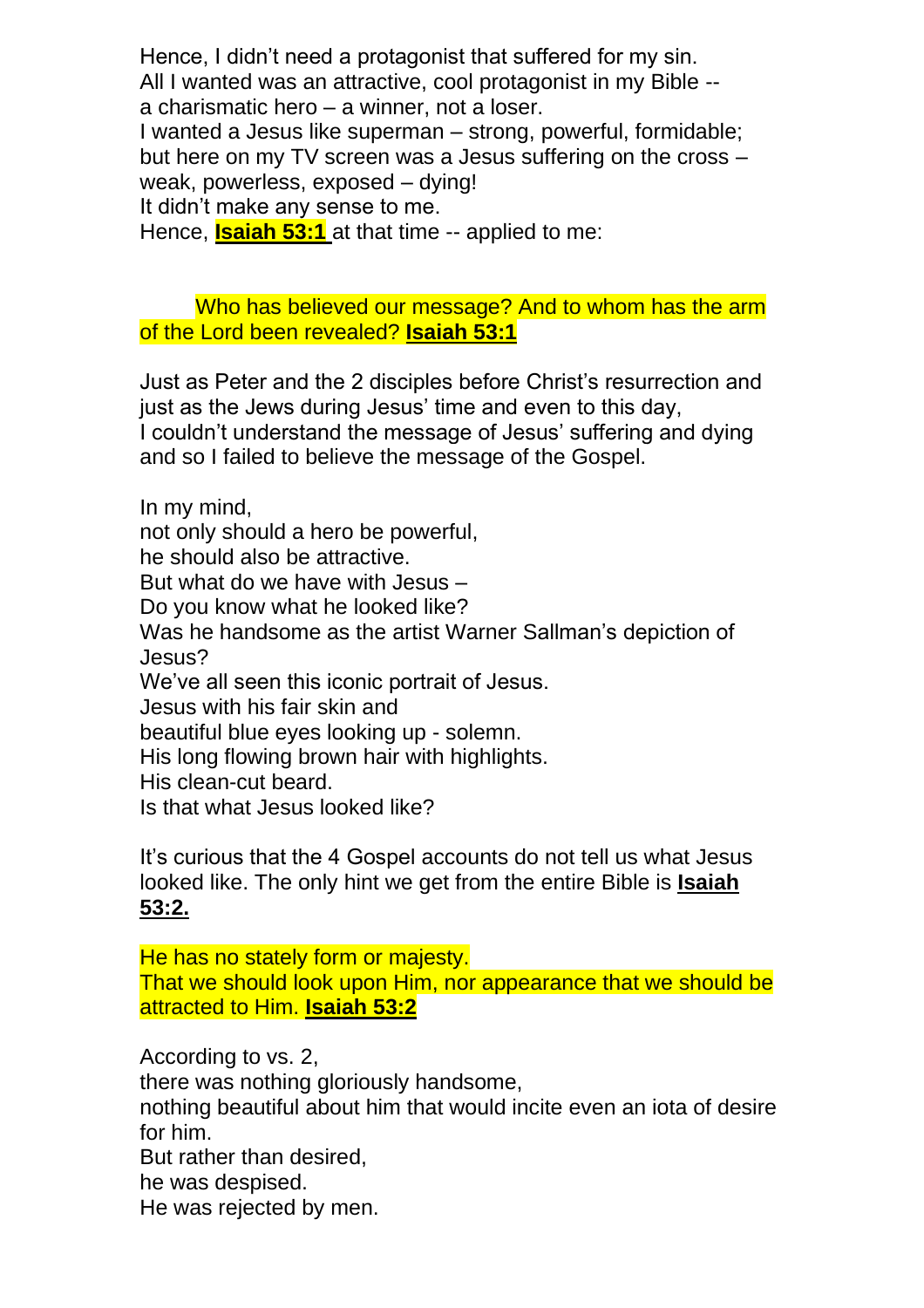It's interesting that God uses unattractive people –

ordinary people.

It's interesting that Jesus and his disciples are so different from the popular mega-church leaders of today.

So often these mega-church leaders win large audiences because admittedly -- they are attractive.

They're cool, charismatic, celebrity-like.

They have glowing hair and

bright white teeth,

polished for television.

They are eloquent in speech –

skilled in story telling –

entertaining, humorous, witty.

They are specialists in whispering those sweet nothings in your ear. They know exactly what to say to make you feel good.

And that's why they're so attractive.

But we have to be careful – Jesus had nothing in his appearance for us to be attracted to him.

Nor did Jesus choose people who were attractive to be his disciples. Andrew, Peter, James and John were fishermen – uneducated men from the countryside with strong country accents.

The critics of Paul said that he was "unimpressive

and Paul's speaking? They said he was contemptible.

According to a 2nd century source,

Paul was bald with a big nose and a monobrow.

We can even surmise from Acts 20 that Paul's preaching was long and boring.

And yes, people fell asleep during his sermon.

In fact, one boy actually died probably because

Paul's sermon was long and boring.

Remember Eutychus?

He fell asleep while Paul was preaching and

fell out of a windowsill of a three-story building and died.

Can you imagine?

Paul coming to our church as an invited preacher and as he preaches his long sermon on the book of Romans, we all start falling asleep - some of us even falling off of our chair to the floor?

Sometimes I wonder,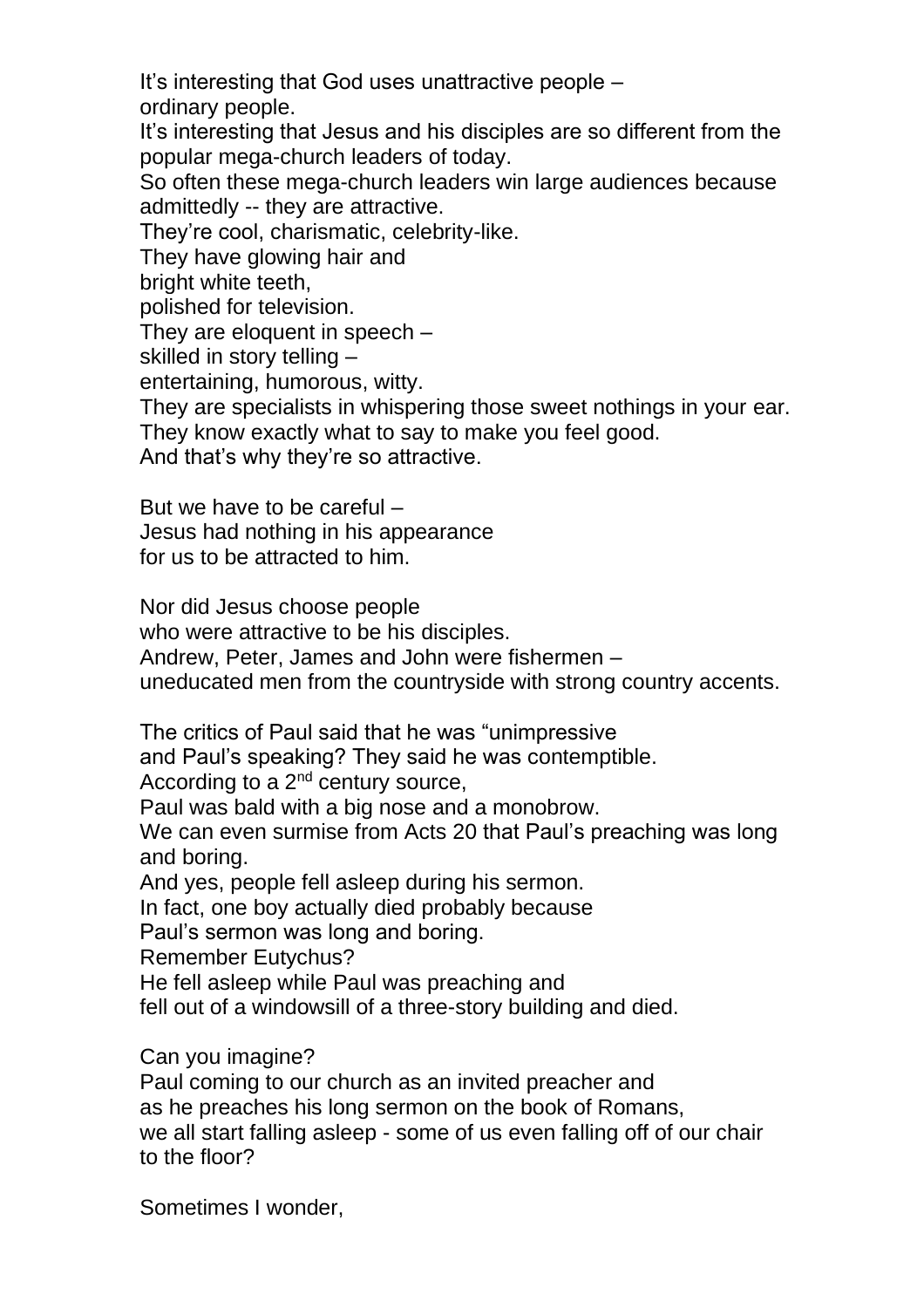if Paul were here today – here in Seoul – and he planted a church, how many people today would attend his church? It would probably be a very small church. Would you attend his church?

You see, during Paul's time, Paul was not popular. He preached Christ crucified, he preached purely the Gospel.

The ones who were popular – way more than Paul were the super-apostles (not to be confused with the Apostles of Jesus like Paul, Peter, James, Andrew, etc.). I'm talking about the proto-Gnostics – the super-apostles.

Paul calls them "super" in a facetious manner. He calls them "super," not because they were superb preachers or apostles but because their egos were super inflated. They claimed superiority over Paul. You see, they were attractive – they were probably very rich, they probably wore the best clothing, they probably spoke very well (articulate, eloquent) and they promised to meet all your felt needs. They knew the secrets, the steps, the principles to attaining your personal goals. Your best life now! And that's attractive -- even for us today!

And so the super-apostles had a large following. Like their large following, we too today tend to go where everyone goes, right? We have a mob mentality.

The popular – yet heretical -- message of these super-apostles had infiltrated the church and we see Paul in his letters to the church in Corinth and in Colossae speak against these slick, polished speakers.

Paul says the super-apostles offered a false Gospel.

A "gospel" that was attractive to human beings – but "no Gospel at all."

You see, the super-apostles offered more than the Gospel. Their message was: the Gospel is not enough, you must add something to the Gospel.

You can shape the gospel message to suit your felt needs.

Thus the "gospel" of the super-apostles was personal, experiential – subjective,

not like the true Gospel that makes objective claims –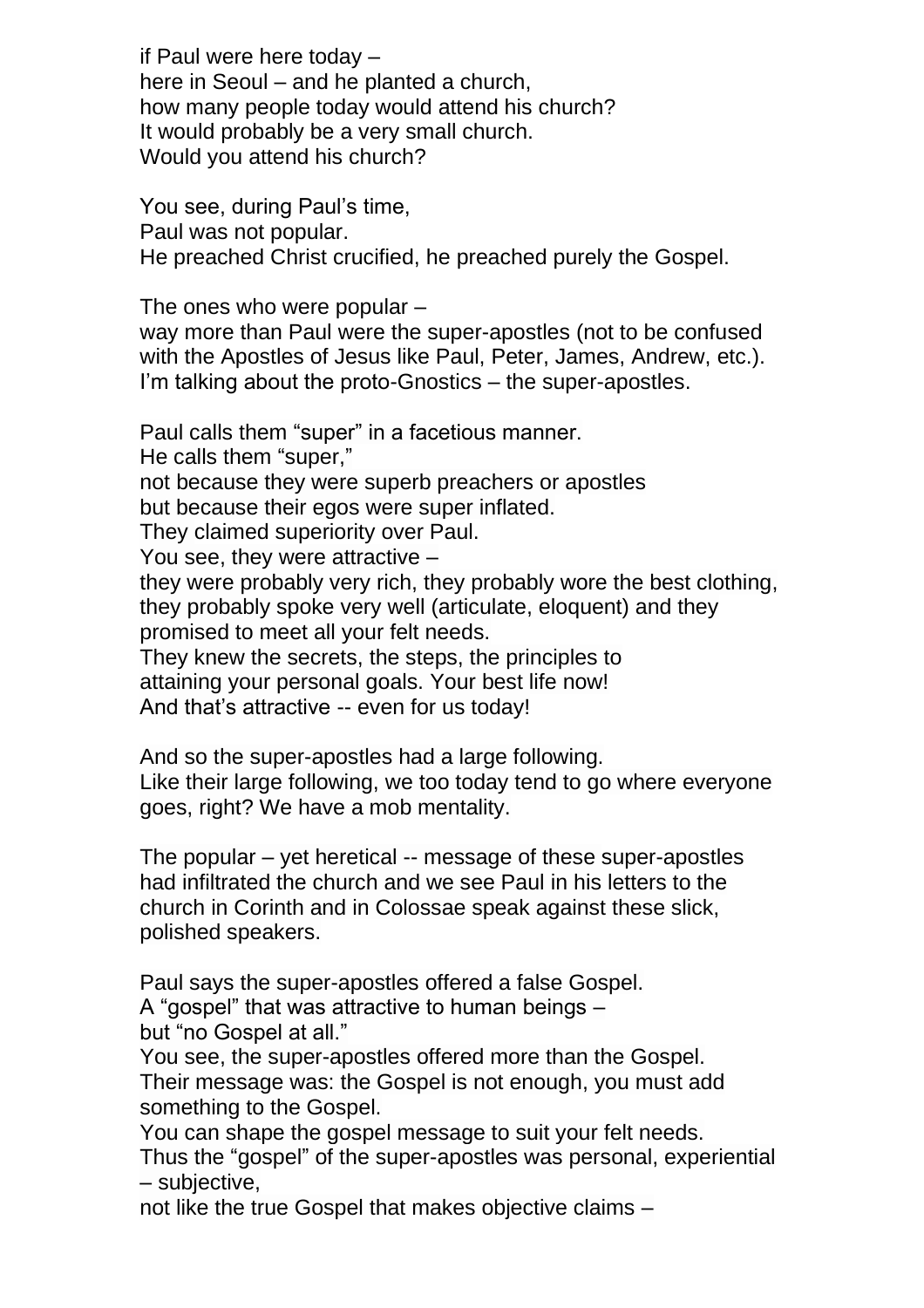the proclamation that the historical events of Jesus' life, death and resurrection are all yes and amen.

The message of the super-apostles was attractive because it offered the best of man's wisdom.

They focused on the secret knowledge, the steps to glory, power, and riches; the path to health, wealth and prosperity.

But God's wisdom is not the way to health, wealth and prosperity.

No, His wisdom centers around the proclamation of a weak,

suffering Messiah that dies on the cross for our sins,

His wisdom is the path of suffering to the cross – the Via Dolorosa.

This is the suffering Messiah according to Isaiah: "He was despised and forsaken" (Isaiah 53:3). He was rejected – the Jews had rejected their own Messiah.

If you know the Old Testament well, this should not be surprising: The Israelites have a long history of rejecting God. Do you remember when Israel rejected God and demanded a King.

Just to give you some context,

in the days of Samuel,

Israel has no king,

but the nations around them all have kings.

If God is their king, why would they want a king like the nations? The reason: a king looks 멋있서 majestic.

While seeing with our eyes, we celebrate physical displays of might, splendor, and excitement.

Like North Koreans, we are attracted to and trust in a powerful leader, a royal palace, a stately fortified city.

In the same way, as the Israelites looked at the surrounding nations with their majestic kings, the Israelites make demands to Samuel.

In 1 Samuel the Israelites say:

… "Give us a king to lead us," this displeased Samuel … And the Lord told him: "Listen to all that the people are saying; it is not you they have rejected, but **they have rejected me** as their king. As they have done from the day I brought them up out of Egypt until this day, forsaking me and serving other gods …. 1 Samuel 8:6-8

Can you believe it?

The very God that had rescued them from the Egyptians, from all their enemies -- this God, Israel would rejected –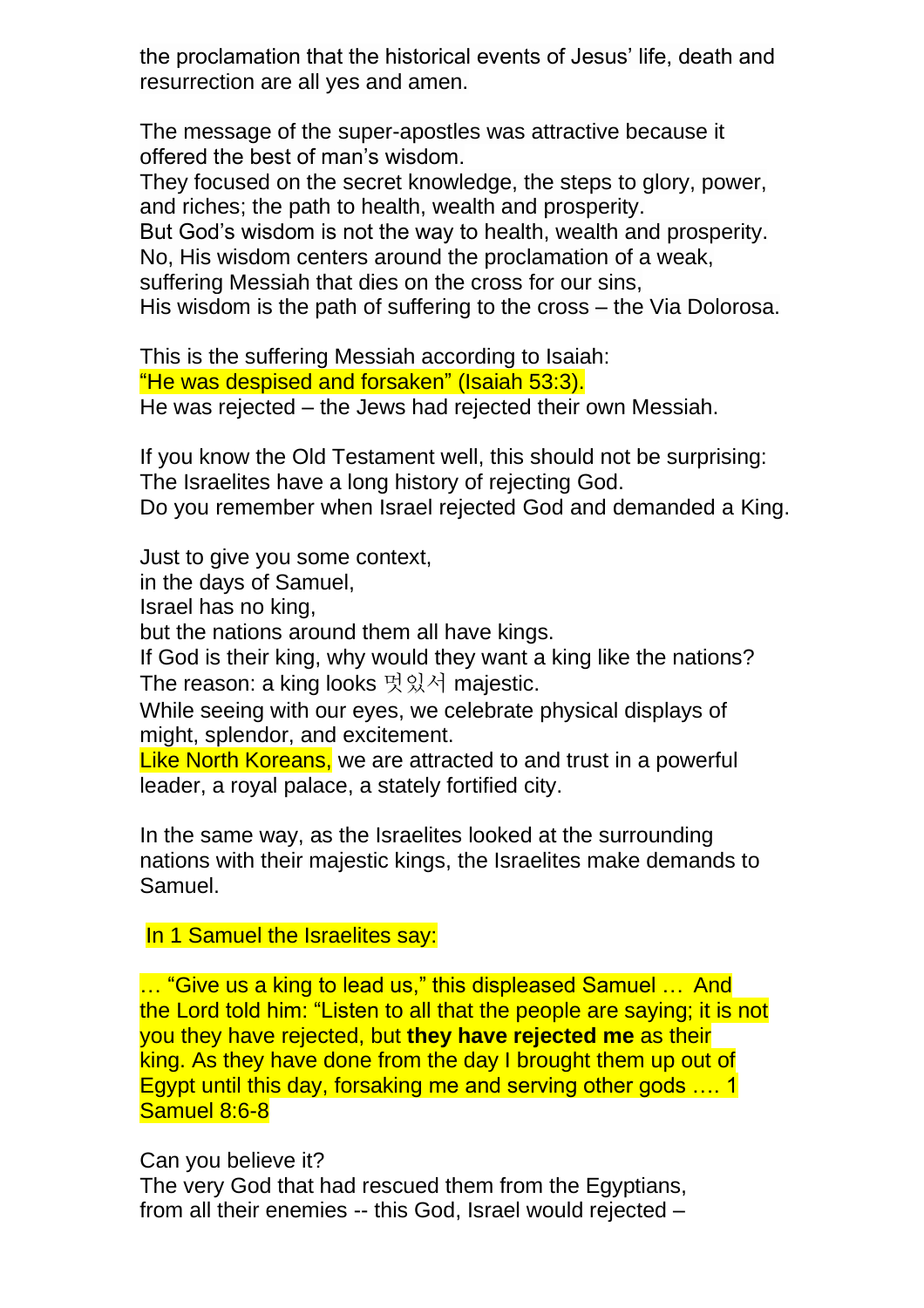all for the splendor of an earthly king.

We don't want an invisible God – we want something attractive – someone we can see with our eyes!

And so, from His very lips, God says of Israel, "They have rejected me!"

And 1000 years later, they would do the same with Jesus, the King of Kings, the King of the Jews.

And not only the Israelites, and not only the Jews, but we too do the same today.

We all want beauty, we all want power, we all want majesty – it's part of our human nature – and that is why both Jew and Gentile had despised and forsook the Messiah. In Isaiah 53:3 it states,

He was despised and forsaken of men, a man of sorrows, and acquainted with grief. (Isaiah 53:3)

Not only was the Messiah rejected by men, but he also suffered greatly at the hands of men – He was a man of sorrows. He was acquainted with our grief.

All of us suffer because of original sin – the sin of our forefather Adam. And today we sin against God and sin against neighbor – everyday – all the time. And because sin is like cancer – it grows and spreads – it metastasizes quickly.

We live in a world full of suffering and grief. And if we can just own up to our sin, we would admit we have brought our suffering upon ourselves.

But Jesus – the righteous one –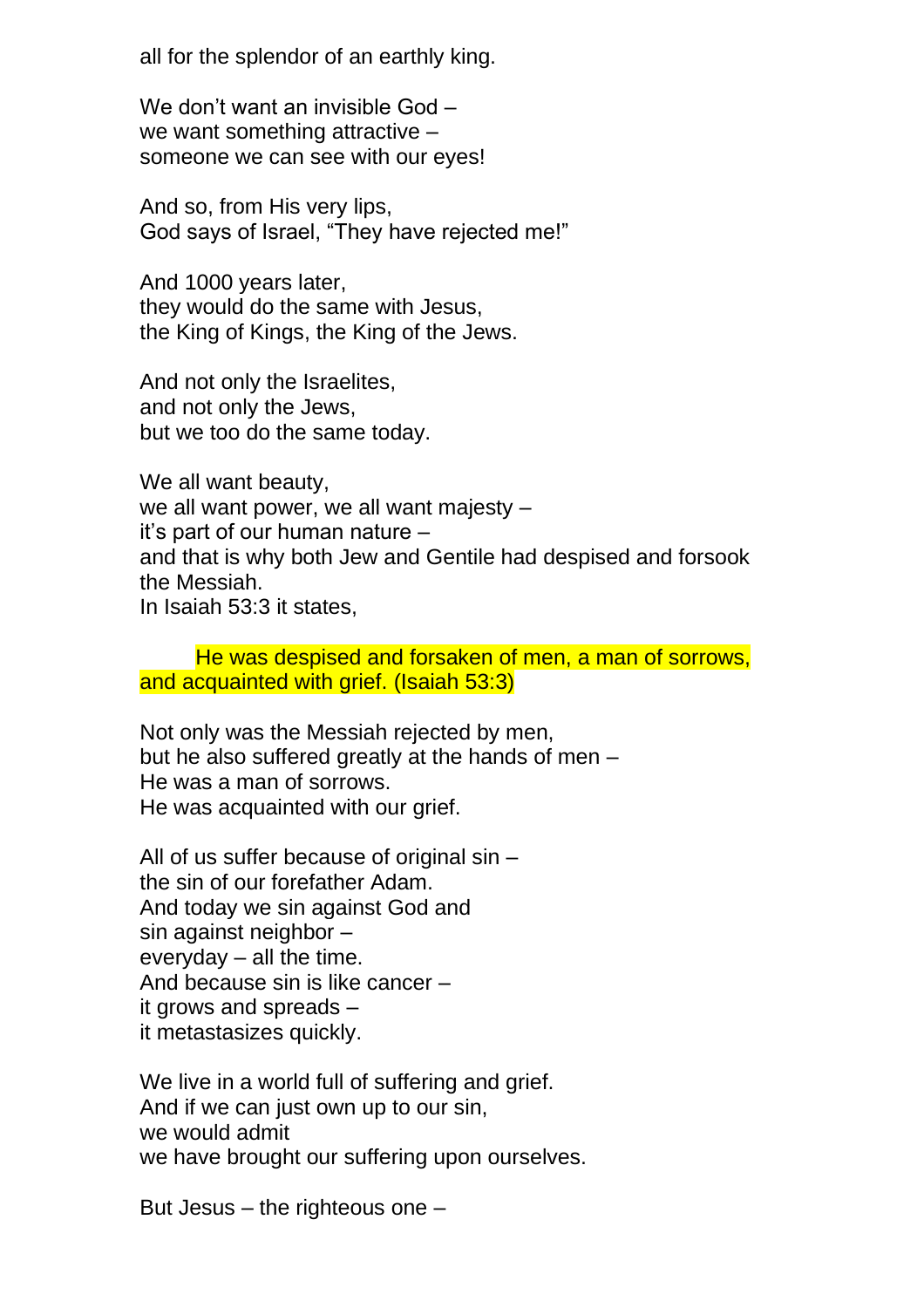did not deserve any of the sufferings he suffered.

But He became like us – "a man of sorrows, and acquainted with grief" -- sorrow and grief you and I have had a taste of. Our religion is a strange one to the world. It is a religion that teaches that God voluntarily came down to be rejected and to be despised and to suffer by the hands of those He created.

Who, being in very nature God, did not consider equality with God … rather, he made himself nothing by taking the very nature of a servant, being made in human likeness… he humbled himself by becoming obedient to death … on a cross! Phil. 2:6-8

No other religion has anything like this. The Muslims deny that Jesus died on a cross. The Jews deny that Isaiah 53 is talking about Jesus.

This doesn't make any sense to non-believers. That's why the passage starts with "Who has believed our message?" It's hard to believe Isaiah 53 for what it's worth.

How many kings voluntarily decide to give up their riches, their splendor and their glory to live like a servant that suffers and grieves and dies at the hands of the people he rules? But this is exactly what Isaiah is prophesying 2700 years ago and this suffering is exactly what happened 700 years after the prophecy.

He was rejected and we esteemed Him not:

## **The world was made through Him, and the world knew Him not He came unto His own, and His own received Him not (John 1:10,11).**

Can you believe it? God was rejected by his own creation. Why did we reject him? It is written in Isaiah 53:4: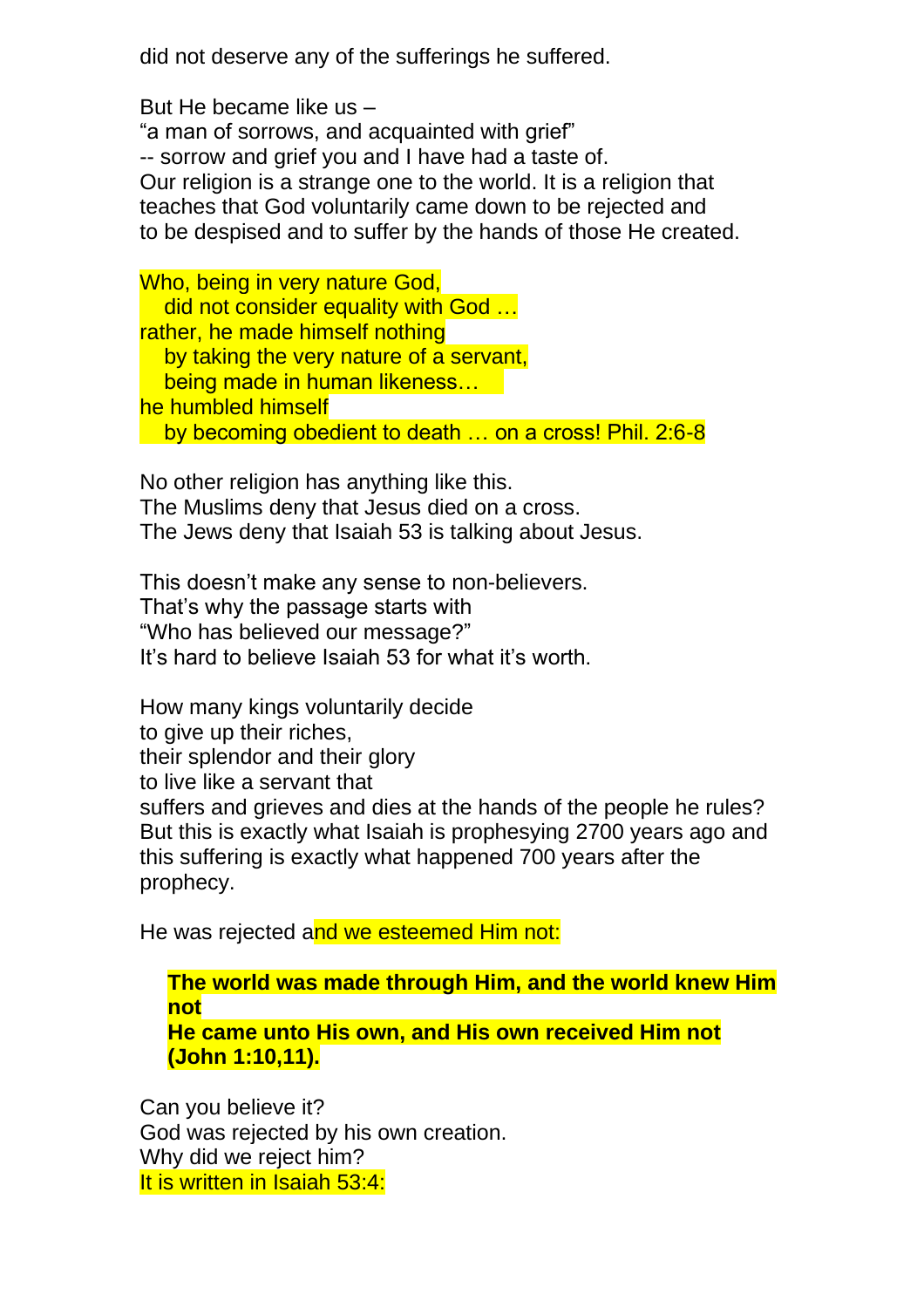Surely our griefs He Himself bore, And our sorrows He carried; Yet we ourselves esteemed Him stricken, Smitten of God, and afflicted. (Isaiah 53:4)

All of the pain that belongs to us had been transferred from us to him. And yet we esteemed him stricken, smitten by God and afflicted.

Jesus stooped over dragging a cross And the people heaped derision on him: "Look at this pitiful man! He must be punished by God!" All those who witnessed the death of Jesus must've thought, How unfortunate – how unlucky for this man!

Even his disciples considered him unlucky.

Brothers and sisters, This was NOT unlucky – Not something on a whim.

Not an experiment that spun out of control.

No, this was not an accident.

Sure, to the world,

the suffering and death of the servant would look like a tragedy but ultimately it's not a tragedy.

On the contrary, it's the greatest story ever told.

It's the greatest event that's ever happened to humankind. It is the climax of the greatest drama ever staged.

> You see, God called his servant as prophesied 700 years before the crucifixion to bear our griefs and sufferings and sorrows so that one day You and I – believers of this suffering servant – would not have to bear the punishment (the griefs and sufferings and sorrows) we deserve because of our sin.

For our sake, it was the will of the Lord to crush him and that means it was all according to God's redemptive plan. Under what theologians call

The Covenant of Redemption

- the covenant between the father and the son made before the foundations of the world.
- all according to God's Redemptive plan to redeem those whom the Father had given His Son.

And praise God Jesus came willingly.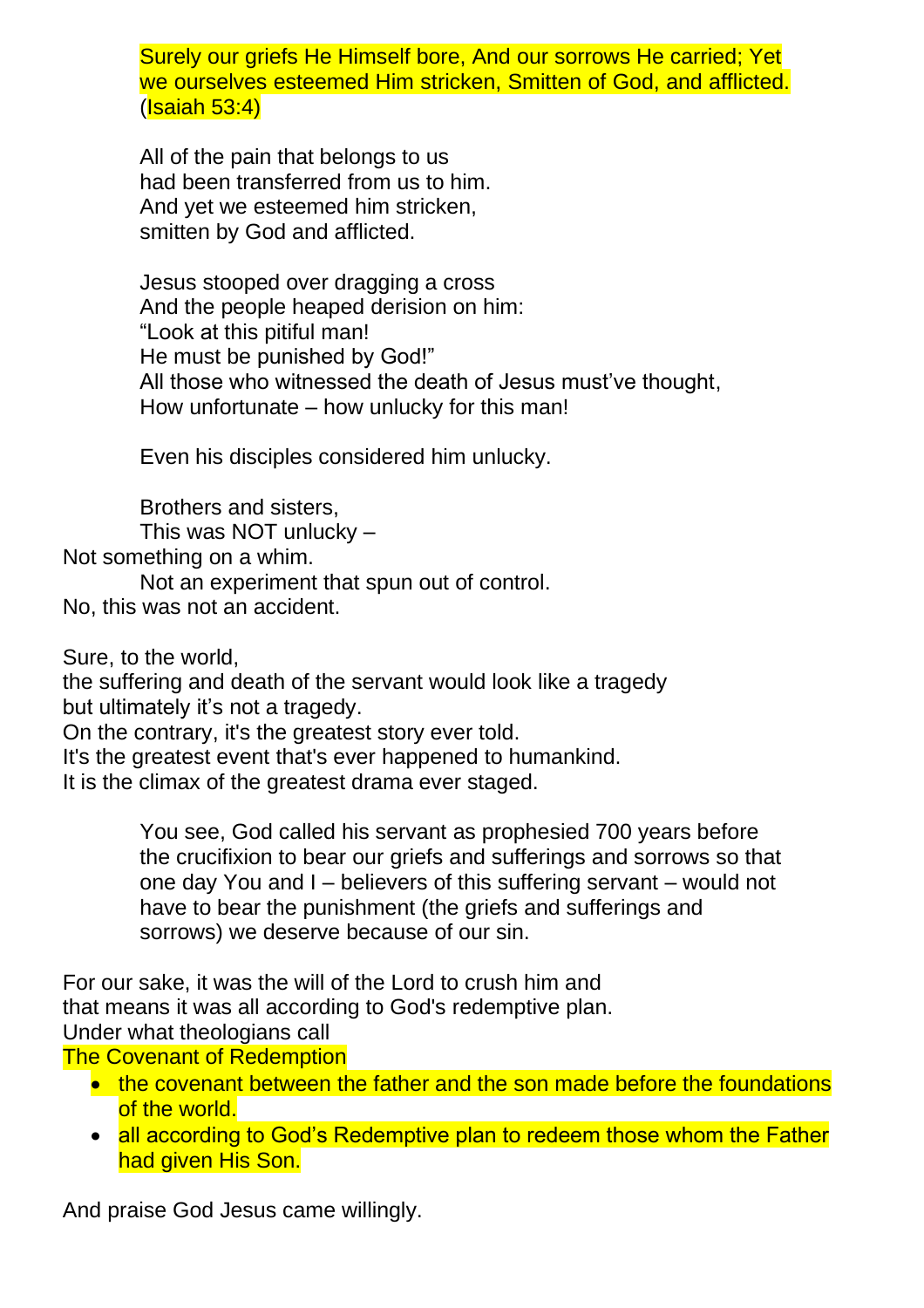Jesus says,

No one takes it from me, but I lay it down of my own accord. I have authority to lay it down and authority to take it up again. John 10:18

And praise God that Jesus was not distant from us! No he suffered for us, for he knew our burdens and temptations for He became:

## A suffering servant **acquainted** with our sorrows and our grief

Since the children have flesh and blood, he too **shared** in their humanity so that by his death he might break the power of him who holds the power of death—that is, the devil ... For this reason he had to be made like them-fully human in every way,  $\ldots$  that he might make atonement for the sins of the people. Because **he himself suffered** when he was **tempted, he is able to help those who are being tempted**. Hebrews 2:14-18

And according to Hebrews 4, He was,

A suffering servant **acquainted** with our sorrows and our grief

For we do not have a high priest who is unable to **empathize with our weaknesses**, but we have one who has been tempted in every way, just as we are—yet he did not sin. Let us then approach God's throne of grace with confidence, so that we may receive mercy and find grace to help us in our time of need. Heb. 4:15,16

Brothers and sisters,

God is a God who is acquainted with our suffering, our sorrow, our griefs.

And that is why He shared in our humanity,

He suffered and was tempted like us to help those

who have failed in temptation.

He empathizes with our weakness.

He laid his life down for us like a lamb led to the slaughter so that he can help us in our time of need through the Gospel, the power unto salvation.

Praise God for sharing in our humanity, for empathizing with our weakness, and for acquainting with our suffering so that we can receive mercy and grace. Praise God for the suffering servant!